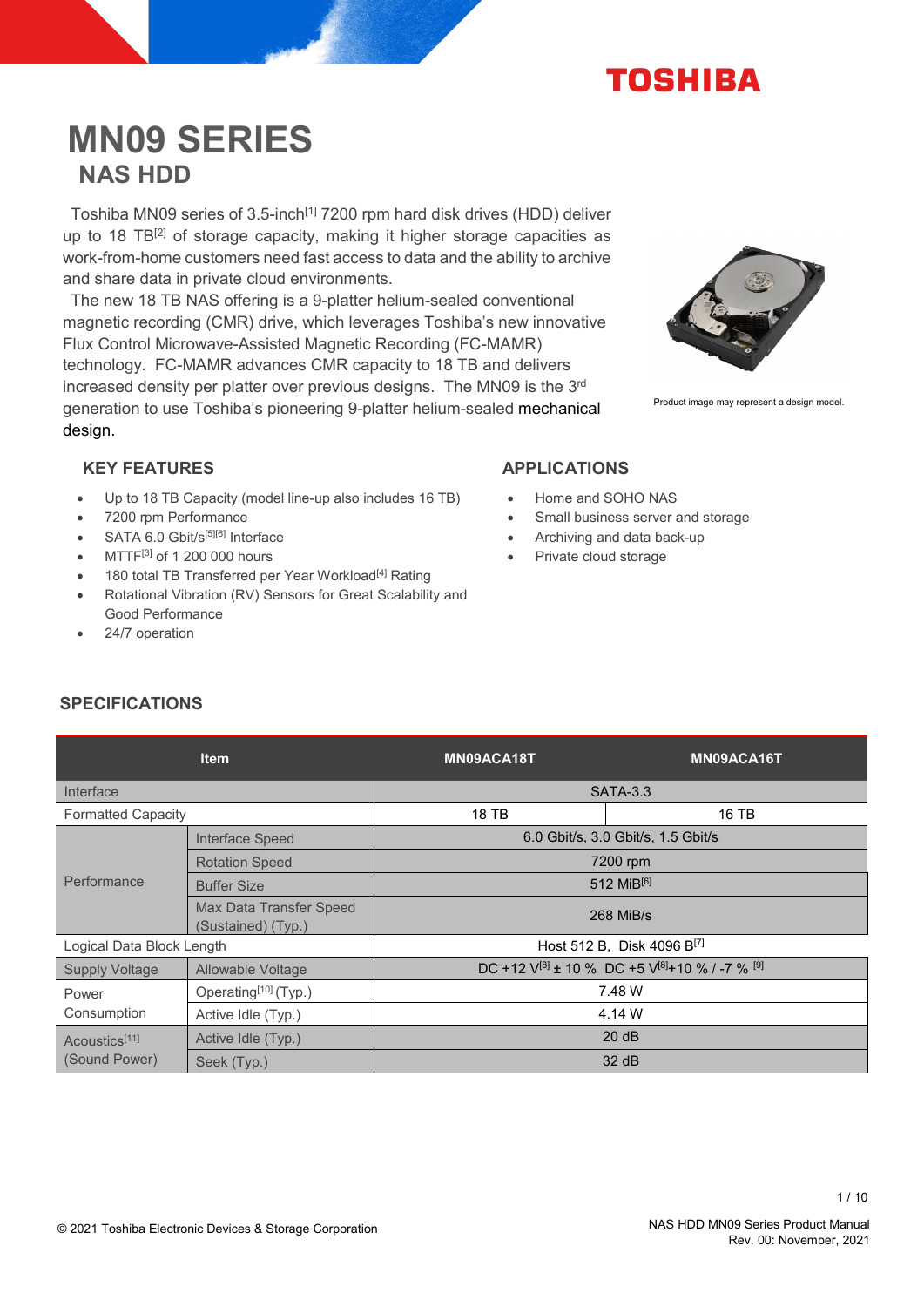#### **ENVIRONMENTAL LIMITS**

| <b>Item</b>               |                            | MN09ACA18T<br>MN09ACA16T                                                                       |
|---------------------------|----------------------------|------------------------------------------------------------------------------------------------|
|                           | Operating (surface)        | 5 to 60 °C (no condensation)                                                                   |
| Temperature               | Non-Operating<br>(ambient) | -40 to 70 $°C^{[15]}$ (no condensation)                                                        |
|                           | Operating                  | 5 to 90 %RH (no condensation)                                                                  |
| Humidity                  | Non-Operating              | 5 to 95 %RH (no condensation)                                                                  |
|                           | Operating                  | 686 m/s <sup>2</sup> {70 G} (2 ms duration)                                                    |
| <b>Shock</b>              | Non-Operating              | 2450 m/s <sup>2</sup> {250 G} (2 ms duration)                                                  |
| Vibration <sup>[12]</sup> | Operating <sup>[13]</sup>  | 7.35 m/s <sup>2</sup> {0.75 G} (5 to 300 Hz)<br>2.45 m/s <sup>2</sup> {0.25 G} (300 to 500 Hz) |
|                           | Non-Operating[14]          | 29.4 m/s <sup>2</sup> {3.0 G} (5 to 500 Hz)                                                    |
| Altitude                  | Operating                  | $-305$ to $+3048$ m<br>$(5 \text{ to } 55 \text{ °C}$ Ambient)                                 |
|                           | Non-Operating              | $-305$ to $+12192$ m                                                                           |

#### **RELIABILITY**

| <b>Item</b>                                                             | MN09ACA18T<br>MN09ACA16T               |
|-------------------------------------------------------------------------|----------------------------------------|
| MTTF / AFR <sup>[18]</sup>                                              | 1 200 000 h[16] / 0.73 %[17]           |
| Non-recoverable Error Rate                                              | 1 error per 10 <sup>14</sup> bits read |
| Load / Unload (Max)                                                     | 300 000 times                          |
| Availability                                                            | 24 hours/day, 7 days/week              |
| <b>Rated Annual Workload</b><br>(Total TB Transferred per<br>Year, R/W) | 180 TB/year                            |

[1] "3.5-inch" mean the form factor of HDDs. They do not indicate drive's physical size.

[2] Definition of capacity: Toshiba defines a terabyte (TB) as 1 000 000 000 000 bytes. A computer operating system, however, reports storage capacity using powers of 2 for the definition of 1TB = 2<sup>40</sup> = 1 099 511 627 776 media files) will vary based on file size, formatting, settings, software and operating system, such as Microsoft Operating System and/or pre-installed software applications, or media content. Actual formatted capacity may vary.

[3] MTTF (Mean Time to Failure) is not a guarantee or estimate of product life; it is a statistical value related to mean failure rates for a large number of products which may not accurately reflect actual operation. Actual operating life of the product may be different from the MTTF.

[4] Workload is defined as the amount of data written, read or verified by commands from host system.

- [5] Read and write speed may vary depending on the host device, read and write conditions, and file size.
- [6] A mebibyte (MiB) means 2<sup>20</sup>, or 1 048 576 bytes, and a gibibyte (GiB) means 2<sup>30</sup>, or 1 073 741 824 bytes.

[7] Read–modify-write is supported.

[8] Input voltages are specified at the HDD connector side, during HDD ready state.

[9] Make sure the value is not less than DC -0.3 V (less than -0.6 V, 0.1 ms) when turning on or off the power.

[10] Operating watt is measured using 80 % random read/write and 20 % performance idle.

[11] The measuring method is based on ISO 7779.

[12] Vibration applied to the HDD is measured at near the mounting screw hole on the frame as much as possible.

[13]At random seek write/read and default on retry setting with log sweep vibration.

[14]At power-off state after installation.

[15] The range of altitude is 3 048 m or less.

Up to 55 °C at 7620 m. Up to 40 °C at 12 192 m.

[16] MTTF of the HDDs during its life time is 1 200 000 hours.

[17] AFR (Annual Failure Rate) of the HDDs is 0.73 %.

[18] MTTF and AFR are defined under the following condition.

24 hours/day, 7 days/week, average HDA surface temperature:40 °C or less, workloads: 180 TB/year, which is defined as the amount of data written, read or verified by commands from host system. Continual or sustained operation at case HDA surface temperature above 40 °C may degrade product reliability.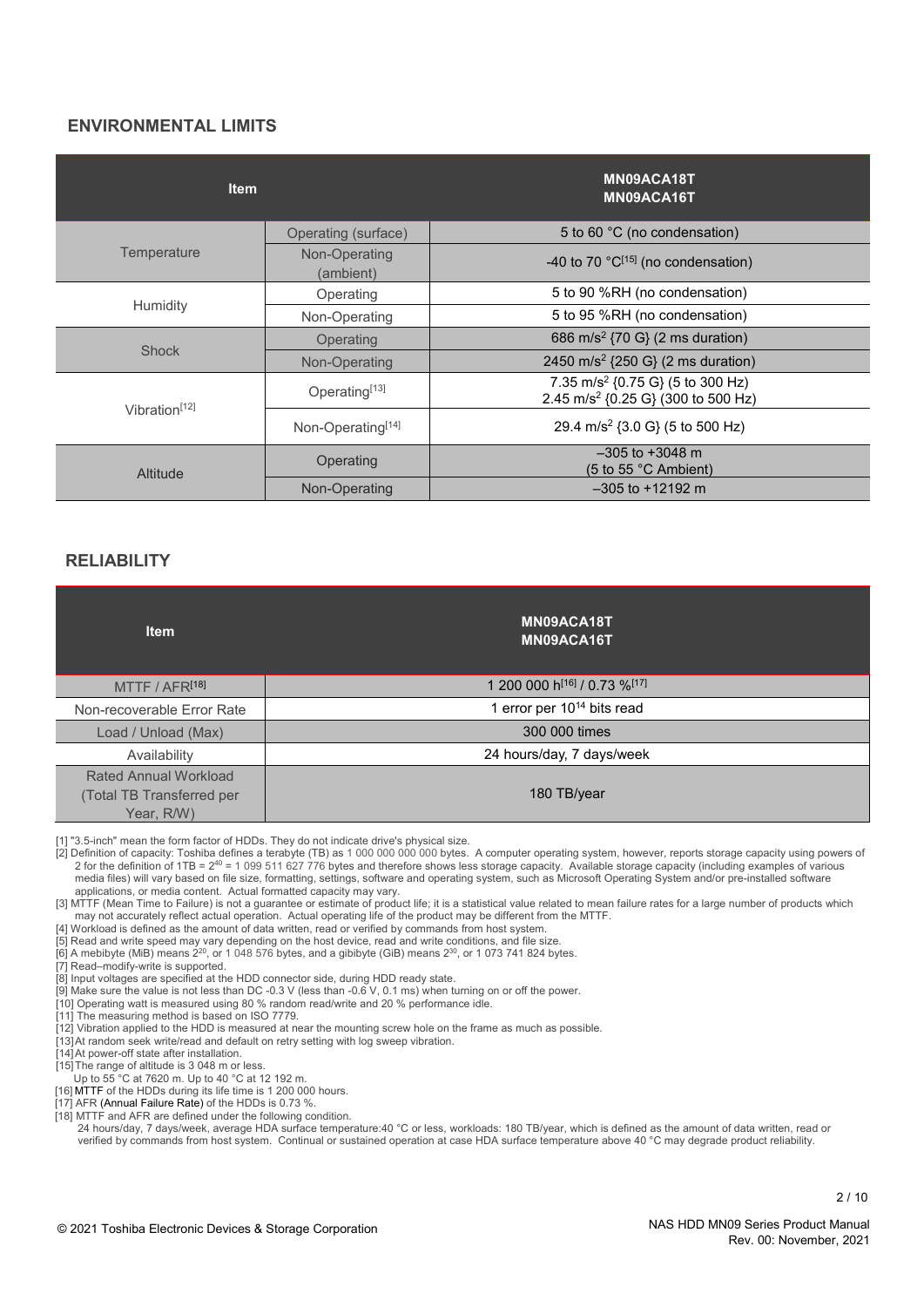## **MARKING**

#### **1) WEEE**

Following information is only for EU-member states:

The use of the symbol indicates that this product may not be treated as household waste. By ensuring this product is disposed of correctly, you will help prevent potential negative consequences for the environment and human health, which



could otherwise be caused by inappropriate waste handling of this product. For more detailed information about recycling of this product, please contact your local city office, your household waste disposal service or the shop where you purchased the product.

#### **2) Names and Contents of Hazardous Substances or Elements in Products**

#### 产品中有害物质的名称及含量

|                                                   | 有害物质      |           |           |              |            |                |
|---------------------------------------------------|-----------|-----------|-----------|--------------|------------|----------------|
| 部件名称                                              | 铅<br>(Pb) | 汞<br>(Hg) | 镉<br>(Cd) | 六价铬 (Cr(VI)) | 多溴联苯 (PBB) | 多溴二苯<br>(PBDE) |
| HDD(硬盘驱动器)                                        |           |           |           |              |            |                |
| 本表格依据 SJ/T 11364 的规定编制。                           |           |           |           |              |            |                |
| ○ : 表示该有害物质在该部件所有均质材料中的含量均在 GB/T 26572 规定的限量要求以下。 |           |           |           |              |            |                |

×:表示该有害物质至少在该部件的某一均质材料中的含量超出 GB/T 26572 规定的限量要求。



中华人民共和国环保使用期限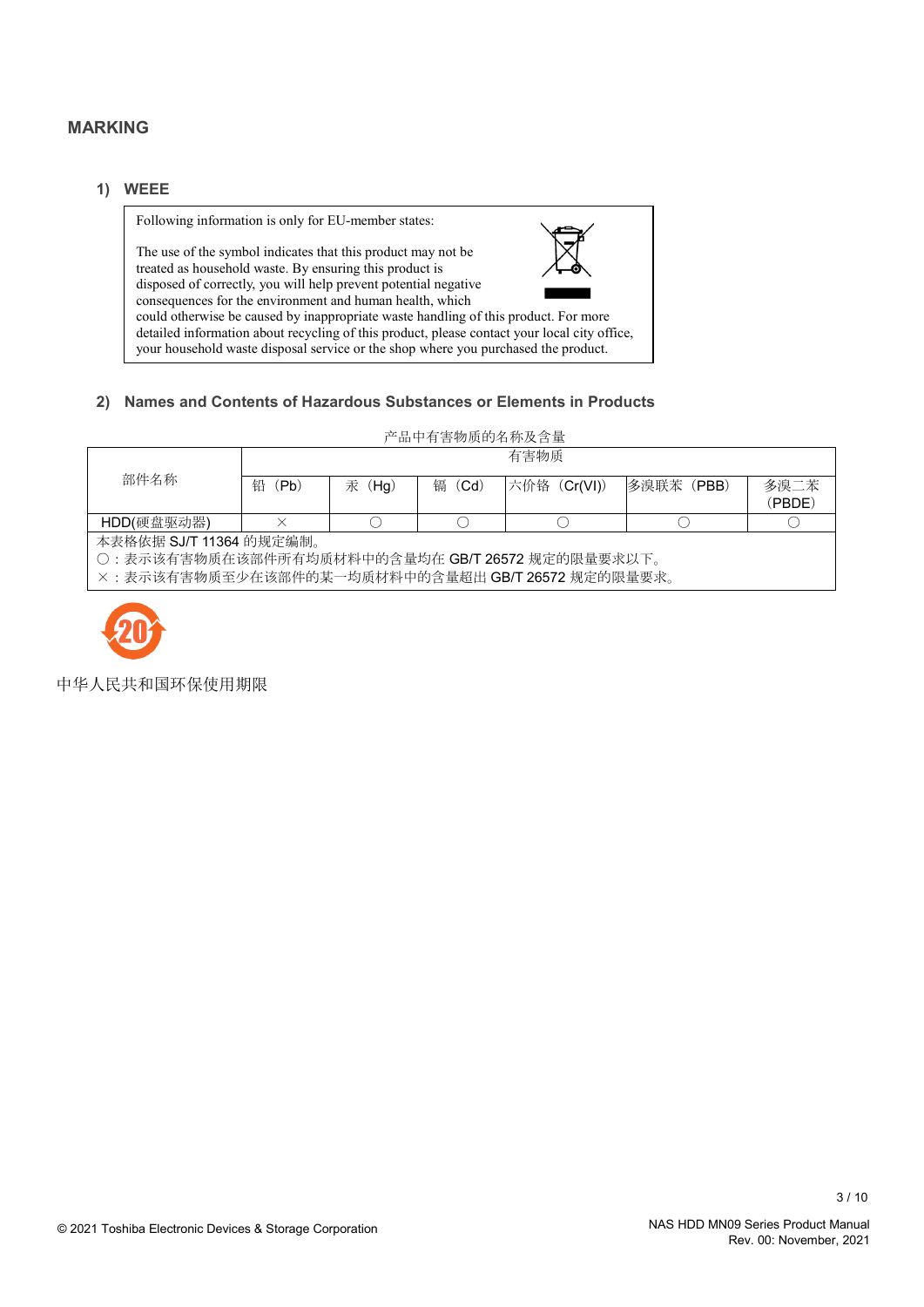# **Safety/EMC Standards**

The drive satisfies the following standards.

| <b>Item</b>                                          |
|------------------------------------------------------|
| Underwriters Laboratories (UL)                       |
| Canadian Standard Association (CSA)                  |
| Technischer Uberwachungs-Verein (TUV)                |
| Bureau of Standards, Metrology and Inspection (BSMI) |
| Korea Certification (KC) (Note 1)                    |
| Regulatory Compliance Mark (RCM)                     |
| EurAsian Conformity (EAC)                            |

#### **(Note 1) Marks of KC**

Made in Japan



1. 기기의 명칭(모델명): MN09ACA18T, MN09ACA16T 2. 인증번호: R-R-T48-MG09ACA18TE 3. 인증받은 자의 상호: TOSHIBA ELECTRONIC DEVICES & STORAGE CORPORATION 4. 제조년월일: 2020-05 5. 제조자 / 제조국가: TOSHIBA ELECTRONIC DEVICES & STORAGE CORPORATION / 일본

Made in Philippines



1. 기기의 명칭(모델명): MN09ACA18T, MN09ACA16T 2. 인증번호: R-R-T48-MG09ACA18TE 3. 인증받은 자의 상호: TOSHIBA ELECTRONIC DEVICES & STORAGE CORPORATION 5. 제조자 / 제조국가: TOSHIBA ELECTRONIC DEVICES & STORAGE CORPORATION / 필리핀

|               | Ⅰ 이 기기는 가정용 (B 급) 전자파 적합 기기로서 주 |
|---------------|---------------------------------|
| B급 기기         | 로 가정에서 사용하는 것을 목적으로 하며, 모든      |
| (가정용 방송통신기자재) | 지역에서 사용할 수 있습니다.                |

#### **CE Marking**

The drive satisfies the following standards.

| Category                  | Applied standard |         | Issued<br>year | Comment                                    |
|---------------------------|------------------|---------|----------------|--------------------------------------------|
| <b>EMC</b>                | Emission:        | EN55032 | 2015           | Class B (including domestic environment)   |
| 2014/30/EU                | Immunity:        | EN55035 | 2017           | Product immunity standard for IT-equipment |
| <b>RoHS</b><br>2011/65/EU |                  | EN50581 | 2012           | Category 3                                 |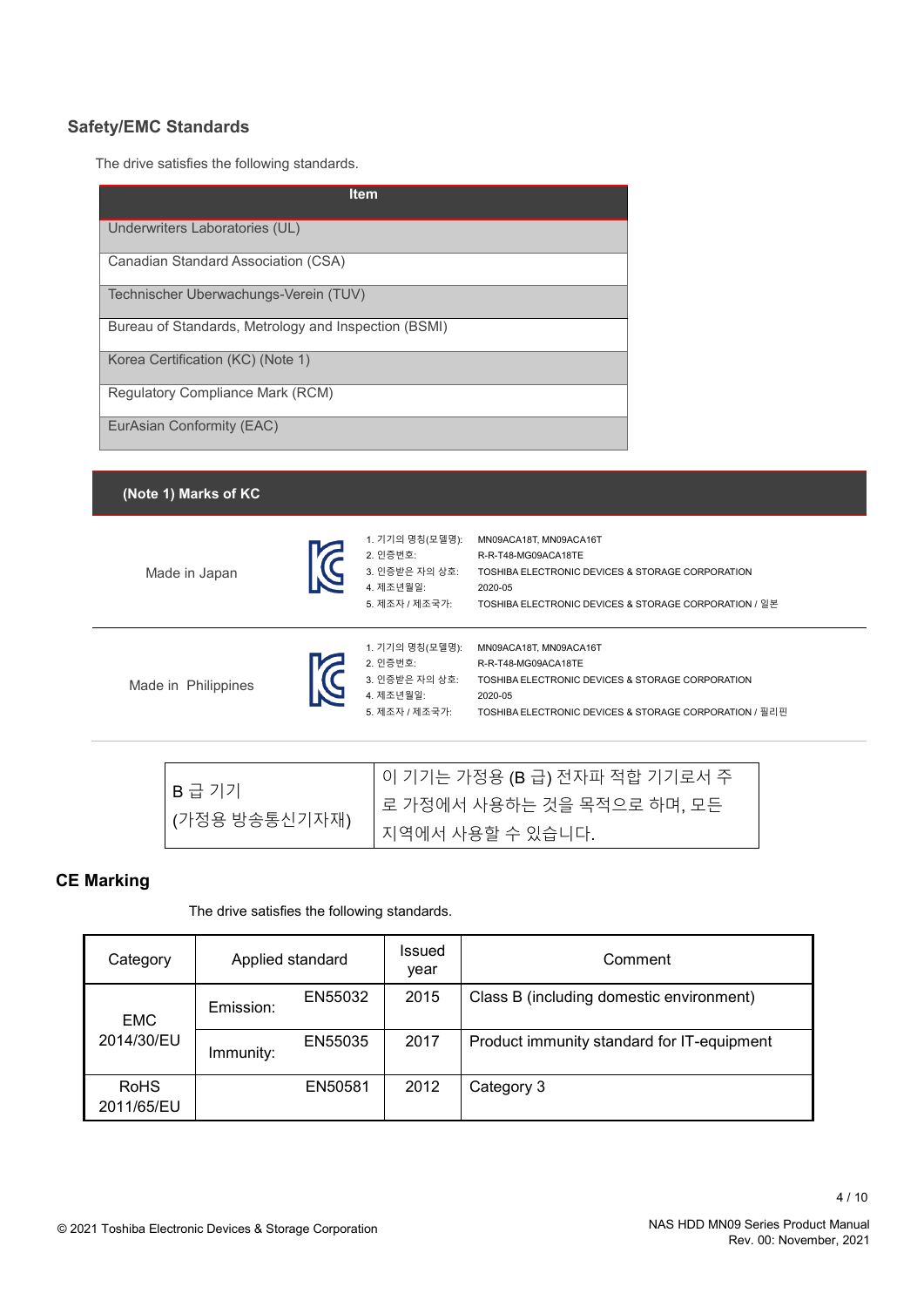# **MECHANICAL SPECIFICATIONS**

| <b>Item</b>  | MN09ACA18T MN09ACA16T |
|--------------|-----------------------|
| Width (Max)  | 101.85 mm             |
| Height (Max) | 26.1 mm               |
| Length (Max) | 147 mm                |
| Weight (Max) | 720 g                 |





Rev. 00: November, 2021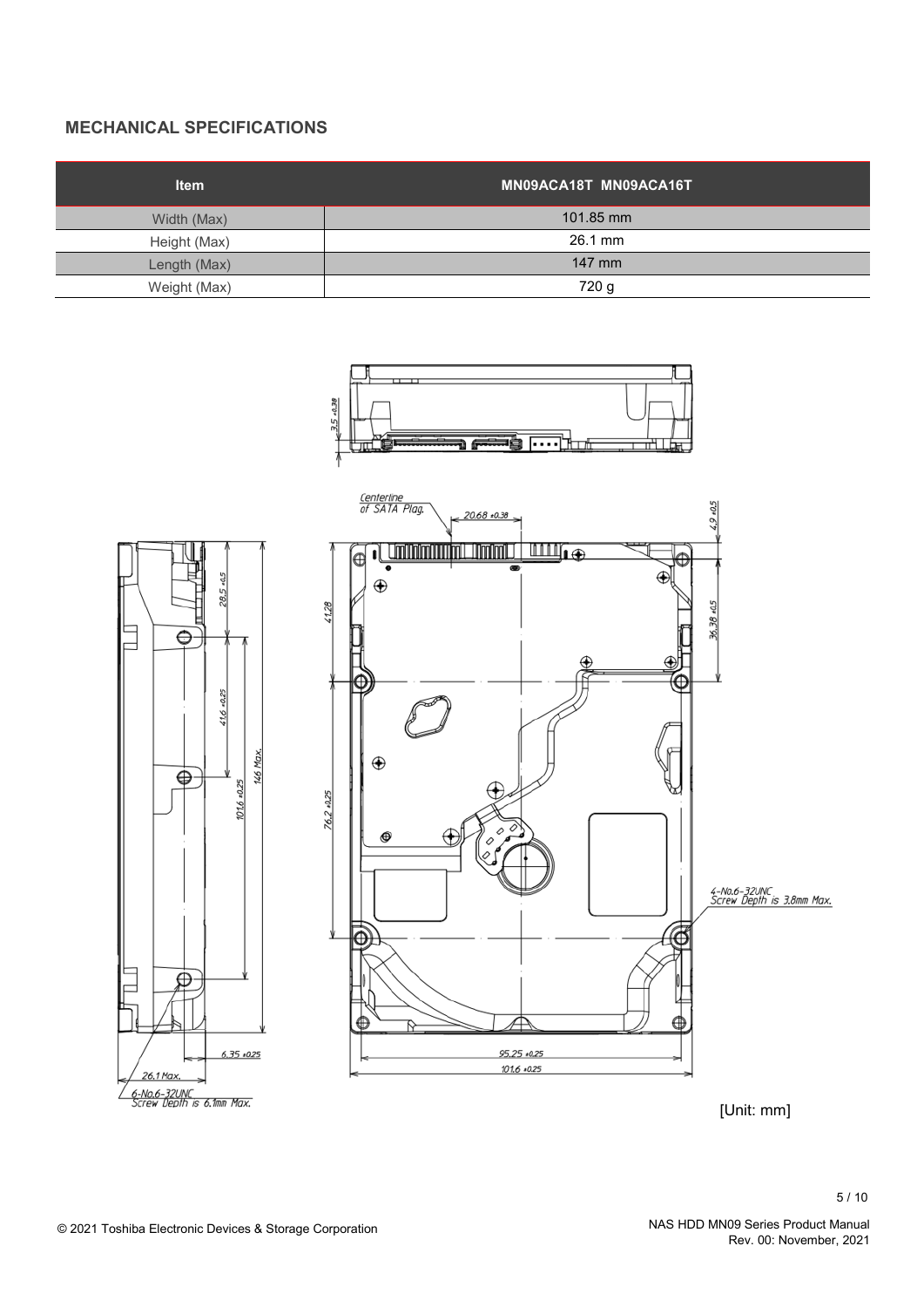**INTERFACE CONNECTOR**





**SATA connector overview**

Rev. 00: November, 2021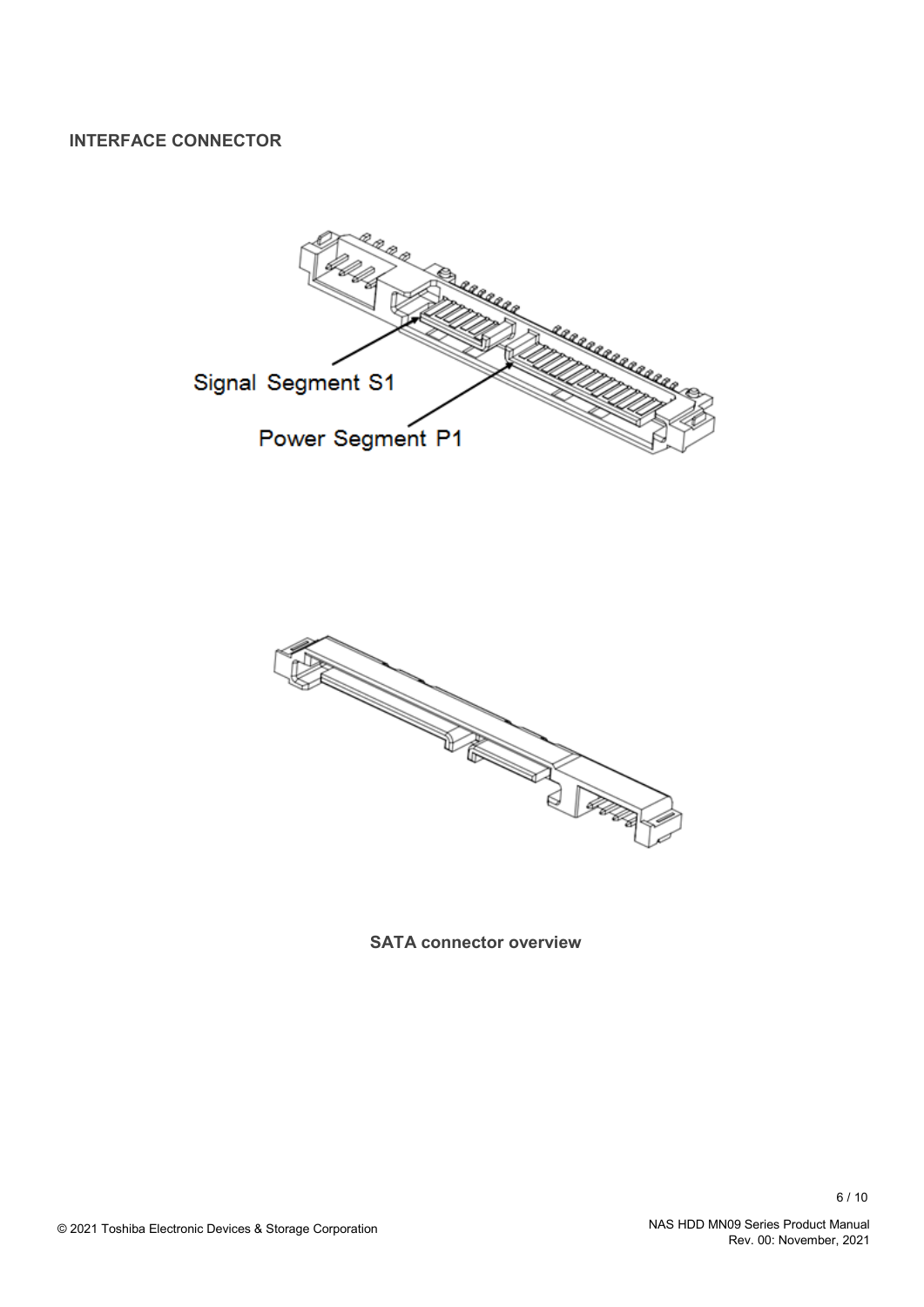# **INTERFACE CONNECTOR (SATA plug) SIGNAL ALLOCATION**

| <b>Segment</b>        | Pin No.         | <b>Pin Definition</b>    |                                            |  |
|-----------------------|-----------------|--------------------------|--------------------------------------------|--|
|                       | S <sub>1</sub>  | <b>GND</b>               | $2nd$ Mate                                 |  |
|                       | S <sub>2</sub>  | $A+$                     | Differential Pair A from PHY (Device Rx+)  |  |
|                       | S <sub>3</sub>  | $A-$                     | Differential Pair A from PHY (Device Rx-)  |  |
| <b>Signal Segment</b> | S <sub>4</sub>  | <b>GND</b>               | $2nd$ Mate                                 |  |
|                       | S <sub>5</sub>  | <b>B-</b>                | Differential Pair A from PHY (Device Tx+)  |  |
|                       | S <sub>6</sub>  | $B+$                     | Differential Pair A from PHY (Device Tx-)  |  |
|                       | S7              | <b>GND</b>               | $2nd$ Mate                                 |  |
|                       |                 |                          |                                            |  |
|                       | P <sub>1</sub>  | $\overline{\phantom{a}}$ | (Unused)                                   |  |
|                       | P <sub>2</sub>  | $\overline{\phantom{0}}$ | (Unused)                                   |  |
|                       | P <sub>3</sub>  | $\overline{\phantom{a}}$ | (Unused)                                   |  |
|                       | P4              | <b>GND</b>               | 1 <sup>st</sup> Mate                       |  |
|                       | P <sub>5</sub>  | <b>GND</b>               | 2 <sup>nd</sup> Mate                       |  |
|                       | P <sub>6</sub>  | <b>GND</b>               | 2 <sup>nd</sup> Mate                       |  |
|                       | P7              | V <sub>5</sub>           | 5 V Power Pre-Charge 2 <sup>nd</sup> Mate  |  |
|                       | P <sub>8</sub>  | V <sub>5</sub>           | 5 V Power                                  |  |
| Power Segment         | P <sub>9</sub>  | V <sub>5</sub>           | 5 V Power                                  |  |
|                       | P <sub>10</sub> | <b>GND</b>               | 2 <sup>nd</sup> Mate                       |  |
|                       | P11             | Spin                     | - Staggered Spin-up Mode Detect (Input)    |  |
|                       |                 | <b>ACT</b>               | - Activity LED Drive (Output)              |  |
|                       | P <sub>12</sub> | <b>GND</b>               | 1 <sup>st</sup> Mate                       |  |
|                       | P <sub>13</sub> | V12                      | 12 V Power Pre-Charge 2 <sup>nd</sup> Mate |  |
|                       | P <sub>14</sub> | V12                      | 12 V Power                                 |  |
|                       | P <sub>15</sub> | V12                      | 12 V Power                                 |  |

Notice: This drive uses 5 V and 12 V power. 3.3 V power is not used.

HDA (Head Disk Assembly) and DC ground (ground pins on interface) are connected electrically each other.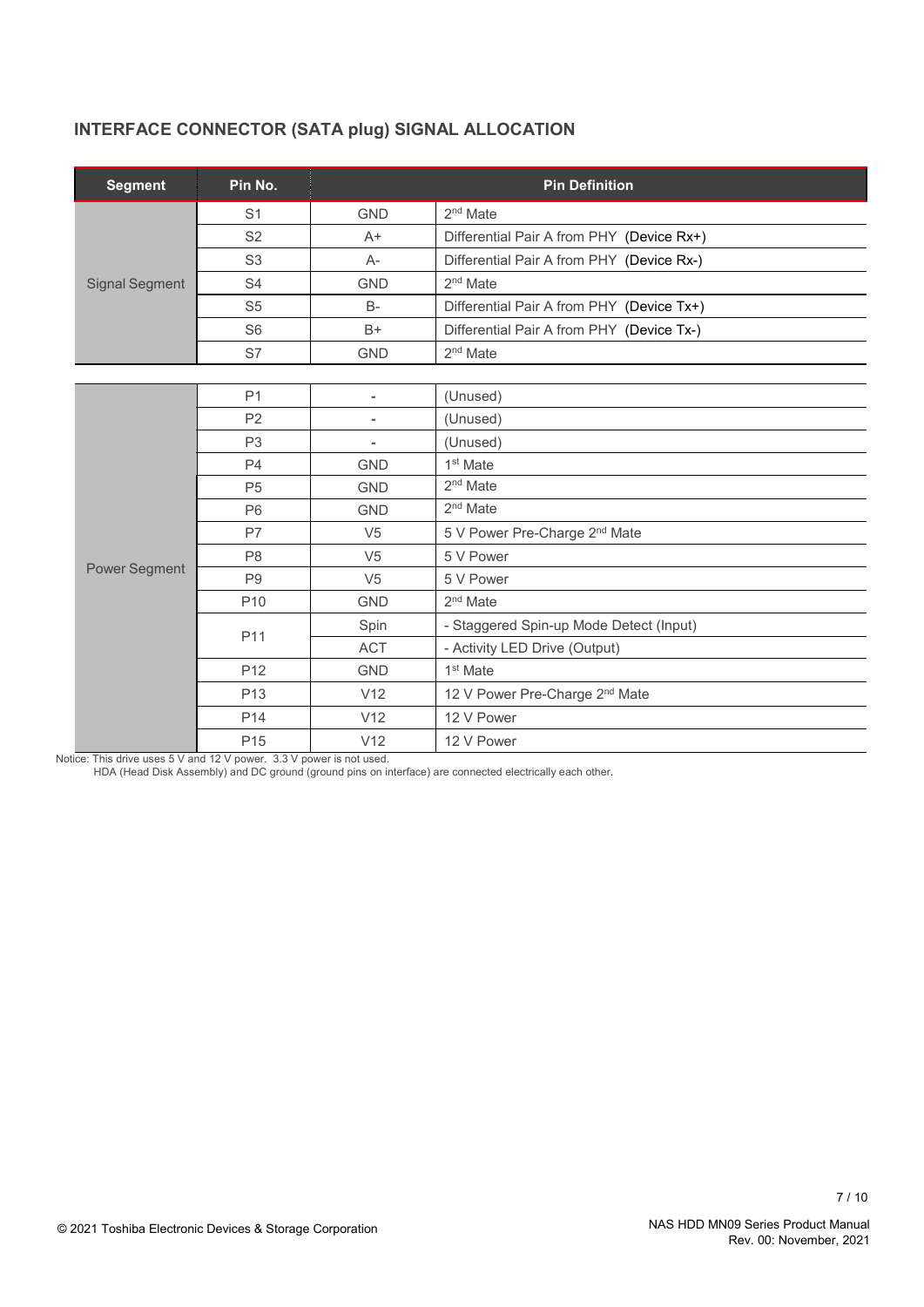# **COMMAND TABLE (Part 1)**

| Op-Code          | <b>Command Name</b>                | MN09ACA18T<br>MN09ACA16T |
|------------------|------------------------------------|--------------------------|
| E5h/98h          | CHECK POWER MODE                   | $\sqrt{}$                |
| 92h / 93h        | DOWNLOAD MICROCODE (DMA)           | $\sqrt{}$                |
| 90 <sub>h</sub>  | <b>EXECUTE DIAGNOSTICS</b>         | $\sqrt{}$                |
| E7h              | <b>FLUSH CACHE</b>                 | $\sqrt{}$                |
| EAh              | FLUSH CACHE EXT                    | $\sqrt{}$                |
| 12h              | <b>GET PHYSICAL ELEMENT STATUS</b> | $\sqrt{}$                |
| ECh              | <b>IDENTIFY DEVICE</b>             | $\sqrt{}$                |
| E3h/97h          | <b>IDLE</b>                        | $\sqrt{}$                |
| E1h/95h          | <b>IDLE IMMEDIATE</b>              | $\sqrt{}$                |
| 91h              | INITIALIZE DEVICE PARAMETERS       | $\sqrt{}$                |
| 00h              | <b>NOP</b>                         | $\sqrt{}$                |
| E4h              | <b>READ BUFFER</b>                 | $\sqrt{}$                |
| C <sub>8</sub> h | <b>READ DMA</b>                    | $\sqrt{}$                |
| 25h              | <b>READ DMA EXT</b>                | $\sqrt{}$                |
| 60h              | <b>READ FPDMA QUEUED</b>           | $\sqrt{}$                |
| 2Fh              | <b>READ LOG EXT</b>                | $\sqrt{}$                |
| 47h              | <b>READ LOG DMA EXT</b>            | $\sqrt{}$                |
| C4h              | <b>READ MULTIPLE</b>               | $\sqrt{}$                |
| 29h              | READ MULTIPLE EXT                  | $\sqrt{}$                |
| F <sub>8</sub> h | READ NATIVE MAX ADDRESS            | $\sqrt{}$                |
| 27h              | READ NATIVE MAX ADDRESS EXT        | $\sqrt{}$                |
| 20h              | <b>READ SECTOR(S)</b>              | $\sqrt{}$                |
| 24h              | <b>READ SECTOR(S) EXT</b>          | $\sqrt{}$                |
| 40h              | <b>READ VERIFY SECTOR(S)</b>       | $\sqrt{}$                |
| 42h              | READ VERIFY SECTOR(S) EXT          | $\sqrt{}$                |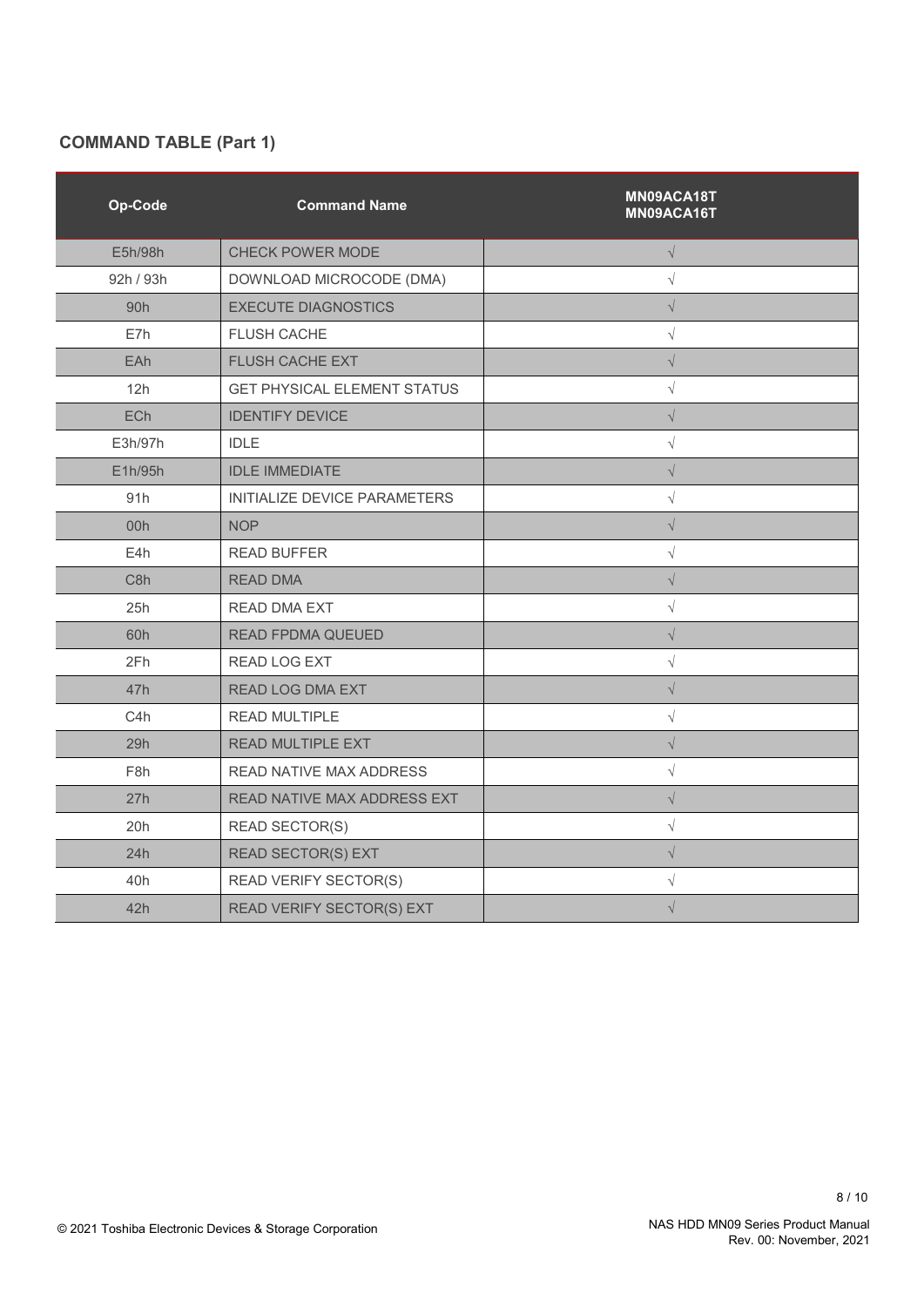# **COMMAND TABLE (Part 2)**

| Op-Code          | <b>Command Name</b>          | MN09ACA18T<br>MN09ACA16T |
|------------------|------------------------------|--------------------------|
| 10h              | <b>RECALIBRATE</b>           | $\sqrt{}$                |
| 7Ch              | REMOVE ELEMENT AND TRUNCATE  | V                        |
| 0 <sub>Bh</sub>  | REQUEST SENSE DATA EXT       | $\sqrt{}$                |
| B <sub>4</sub> h | SANITIZE DEVICE              | $\sqrt{}$                |
| F <sub>1</sub> h | <b>SECURITY SET PASSWORD</b> | $\sqrt{}$                |
| F <sub>2</sub> h | <b>SECURITY UNLOCK</b>       | $\sqrt{}$                |
| F <sub>3</sub> h | SECURITY ERASE PREPARE       | $\sqrt{}$                |
| F4h              | SECURITY ERASE UNIT          | $\sqrt{}$                |
| F <sub>5</sub> h | SECURITY FREEZE LOCK         | $\sqrt{}$                |
| F6h              | SECURITY DISABLE PASSWORD    | $\sqrt{}$                |
| 70h              | <b>SEEK</b>                  | $\sqrt{}$                |
| 77h              | SET DATE & TIME EXT          | $\sqrt{}$                |
| EFh              | <b>SET FEATURES</b>          | $\sqrt{}$                |
| F <sub>9</sub> h | <b>SET MAX</b>               | $\sqrt{}$                |
| 37h              | <b>SET MAX ADDRESS EXT</b>   | $\sqrt{}$                |
| C <sub>6</sub> h | SET MULTIPLE MODE            | $\sqrt{}$                |
| E6h/99h          | <b>SLEEP</b>                 | $\sqrt{}$                |
| B <sub>0</sub> h | <b>SMART Function Set</b>    | V                        |
| E2h/96h          | <b>STANDBY</b>               | $\sqrt{}$                |
| E0h/94h          | STANDBY IMMEDIATE            | $\sqrt{}$                |
| E8h              | <b>WRITE BUFFER</b>          | $\sqrt{}$                |
| CAh              | <b>WRITE DMA</b>             | $\sqrt{}$                |
| 35h              | <b>WRITE DMA EXT</b>         | $\sqrt{}$                |
| 3Dh              | WRITE DMA FUA EXT            | $\sqrt{}$                |
| 61h              | WRITE FPDMA QUEUED           | $\sqrt{}$                |
| 3Fh              | WRITE LOG EXT                | $\sqrt{}$                |
| 57h              | <b>WRITE LOG DMA EXT</b>     | $\sqrt{}$                |
| C <sub>5</sub> h | <b>WRITE MULTIPLE</b>        | $\sqrt{}$                |
| 39h              | <b>WRITE MULTIPLE EXT</b>    | $\sqrt{}$                |
| CEh              | WRITE MULTIPLE FUA EXT       | $\sqrt{}$                |
| 30h              | <b>WRITE SECTOR(S)</b>       | $\sqrt{}$                |
| 34h              | WRITE SECTOR(S) EXT          | $\sqrt{}$                |
| 45h              | WRITE UNCORRECTABLE EXT      | $\sqrt{}$                |
| 3Ch              | <b>WRITE VERIFY</b>          | $\sqrt{}$                |